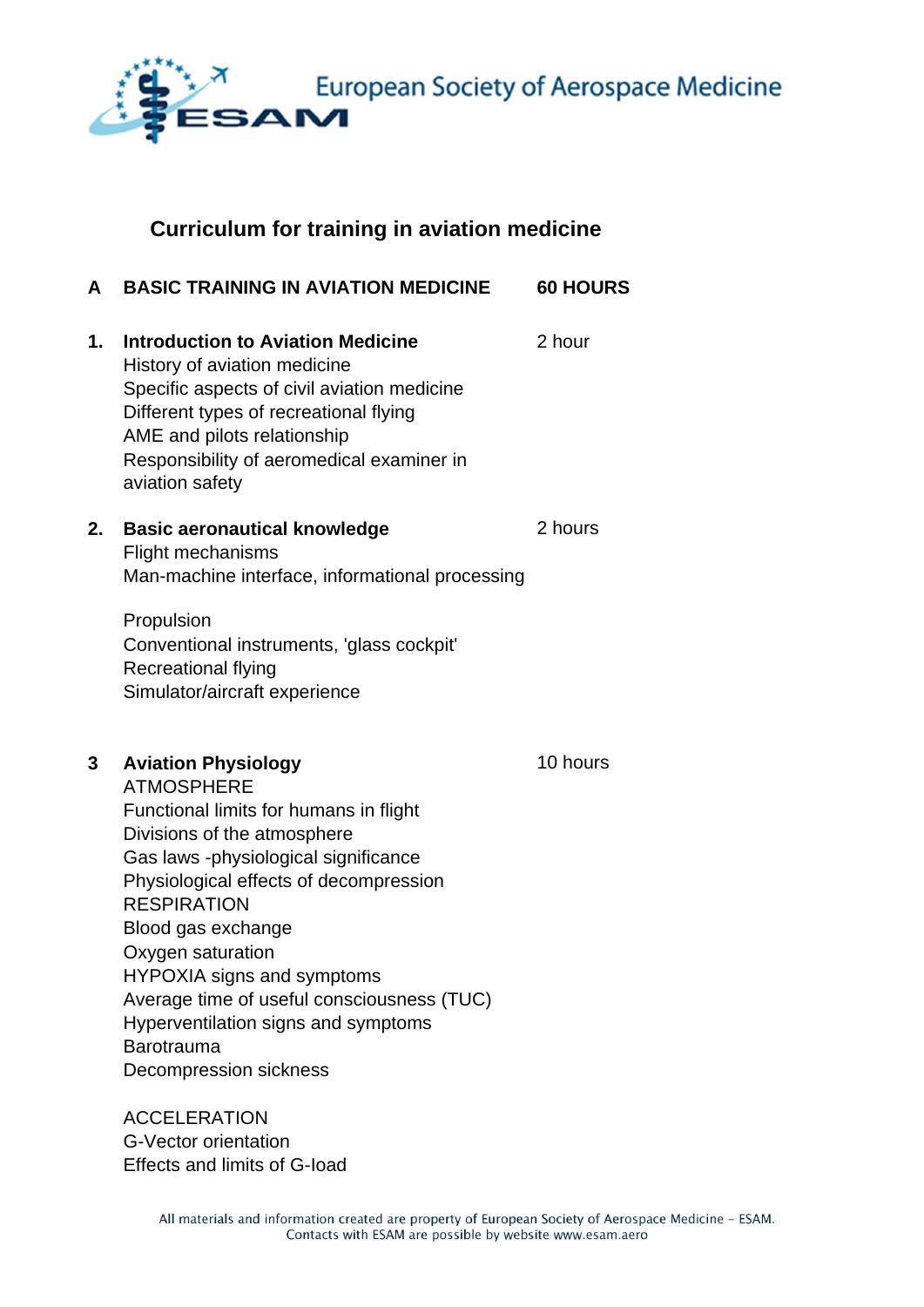

Methods to increase gz-tolerance Positive/negative acceleration Acceleration and the vestibular system

VISUAL DISORIENTATION Sloping cloud deck Ground lights and stars confusion Visual autokinesis

VESTIBULAR DISORIENTATION Anatomy of the inner ear Function of the semicircular canals Function of the otolith organs The oculogyral and coriolis illusion 'Leans'

SIMULATOR ILLUSION Forward acceleration illusion of 'nose up' Deceleration illusion of 'nose down' Motion sickness -causes and management

NOISE AND VIBRATION Preventive measures

**4 Ophthalmology** 4 hours

 **including demonstration and practical** Anatomy of the eye Relation to aviation duties Examination techniques: visual acuity assessment; visual aids; visual fields – acceptable limits for certification;

 ocular muscle balance; assessment of pathological eye conditions; glaucoma Monocularity and medical flight tests Colour vision Methods of testing: pseudoisochromatic plates, lantern tests, anomaloscopy Importance of standardization of tests and of test protocols Assessment after eye surgery

**5 Otorhinolaryngology** 3 hours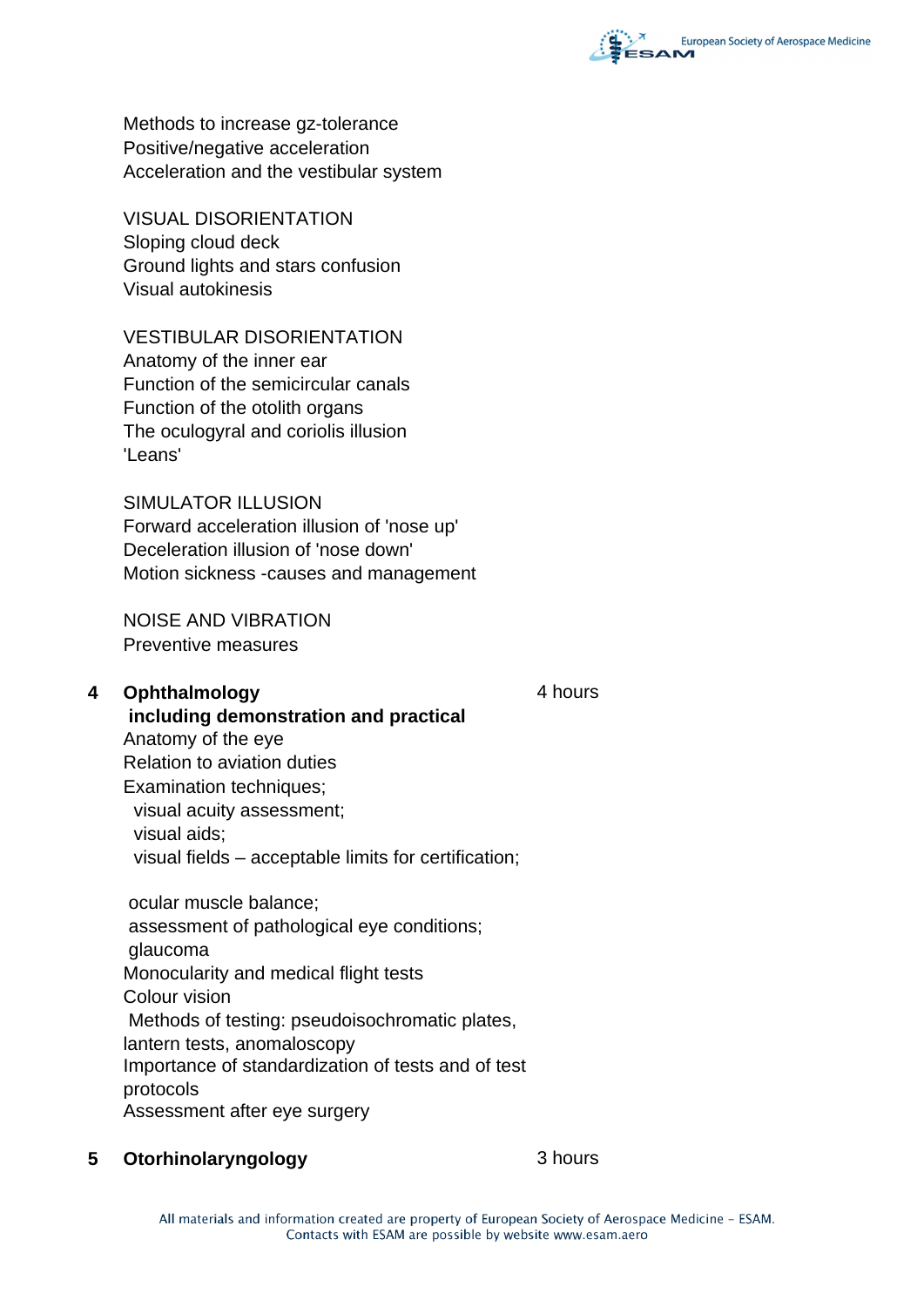

### **including demonstration and practical skills**

Anatomy of the systems Clinical examination in ORL Functional hearing tests Vestibular system; vertigo, examination techniques Assessment after ENT surgery Barotrauma ears and sinuses Aeronautical ENT pathology ENT requirements

### **6 Cardiovascular system including demonstration and practical skills**

3 hours

9 hours

Relation to aviation; risk of incapacitation Examination procedures; ECG, laboratory testing and other special examinations Cardiovascular diseases: Hypertension, treatment and assessment Ischaemic heart disease ECG findings Assessment of satisfactory recovery from myocardial infarction, interventional procedures and surgery Cardiomyopathies; pericarditis; rheumatic heart disease, valvular diseases Rhythm and conduction disturbances, treatment and assessment Congenital heart disease; surgical treatment, assessment Cardiovascular syncope – single and repeated episodes

## **7. General Medicine including demonstration and practical skills**

#### **Respiratory system**

Relation to aviation, risk of incapacitation Examination procedures: spirometry, peak flow, xray, other examinations Pulmonary diseases: asthma, chronic obstructive pulmonary diseases Infections, tuberculosis Bullae, pneumothorax; Treatment and assessment **Digestive system**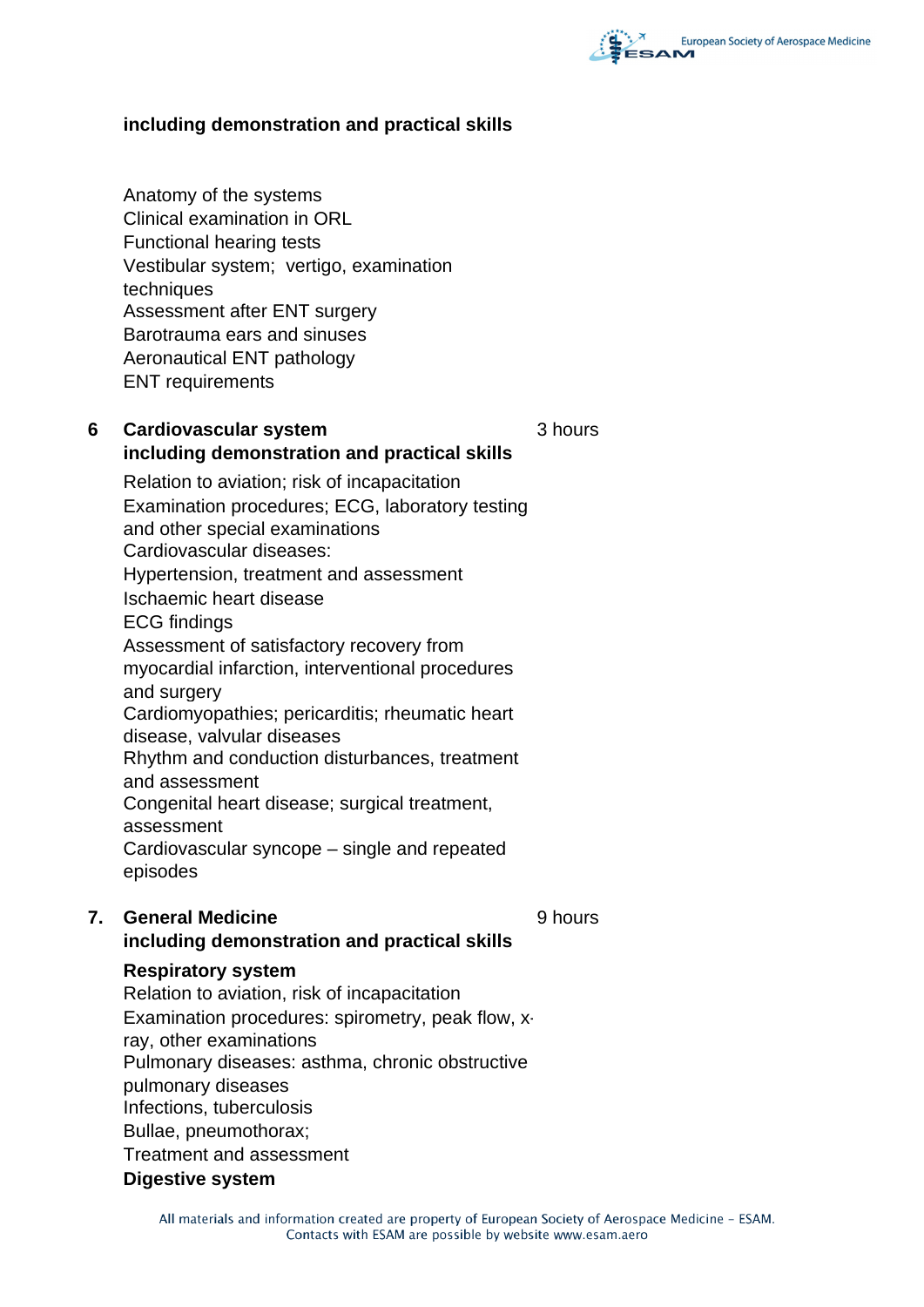

Relation to aviation, risk of incapacitation

Examination of the system

Gastro-intestinal disorders: gastritis, ulcer disease

Biliary tract disorders

Hepatitis and pancreatitis

Inflammatory bowel disease, Irritable colon

**Hernias** 

Treatment and assessment including post abdominal surgery

# **Endocrine diseases**

Relation to aviation, risk of incapacitation

Endocrine disorders:

Diabetes mellitus type I & II

Diagnostic criteria

Glucose tolerance tests

Anti-diabetic therapy

Operational aspects in aviation

Satisfactory control criteria for aviation

Hyper/hypothyroidism

Pituitary and adrenal glands disorders

Treatment and assessment

### **Haematology**

Relation to aviation, risk of incapacitation

Blood donation aspects

Polycythaemia; anaemias; leukaemias;

lymphomas

Platelet disorders

Haemoglobinopathies; geographical distribution; classification; sickling conditions.

Treatment and assessment

### **Urinary system**

Relation to aviation, risk of incapacitation Action to be taken after discovery of abnormalities in routine dipstick urinalysis e.g haematuria; albuminuria Urinary system disorders: Nephritis; pyelonephritis; obstructive uropathies

**Tuberculosis** 

Lithiasis: single episode; recurrence Nephrectomy, transplantation, other treatment and assessment **Gynaecology-obstetrics**

Relation to aviation, risk of incapacitation Pregnancy and aviation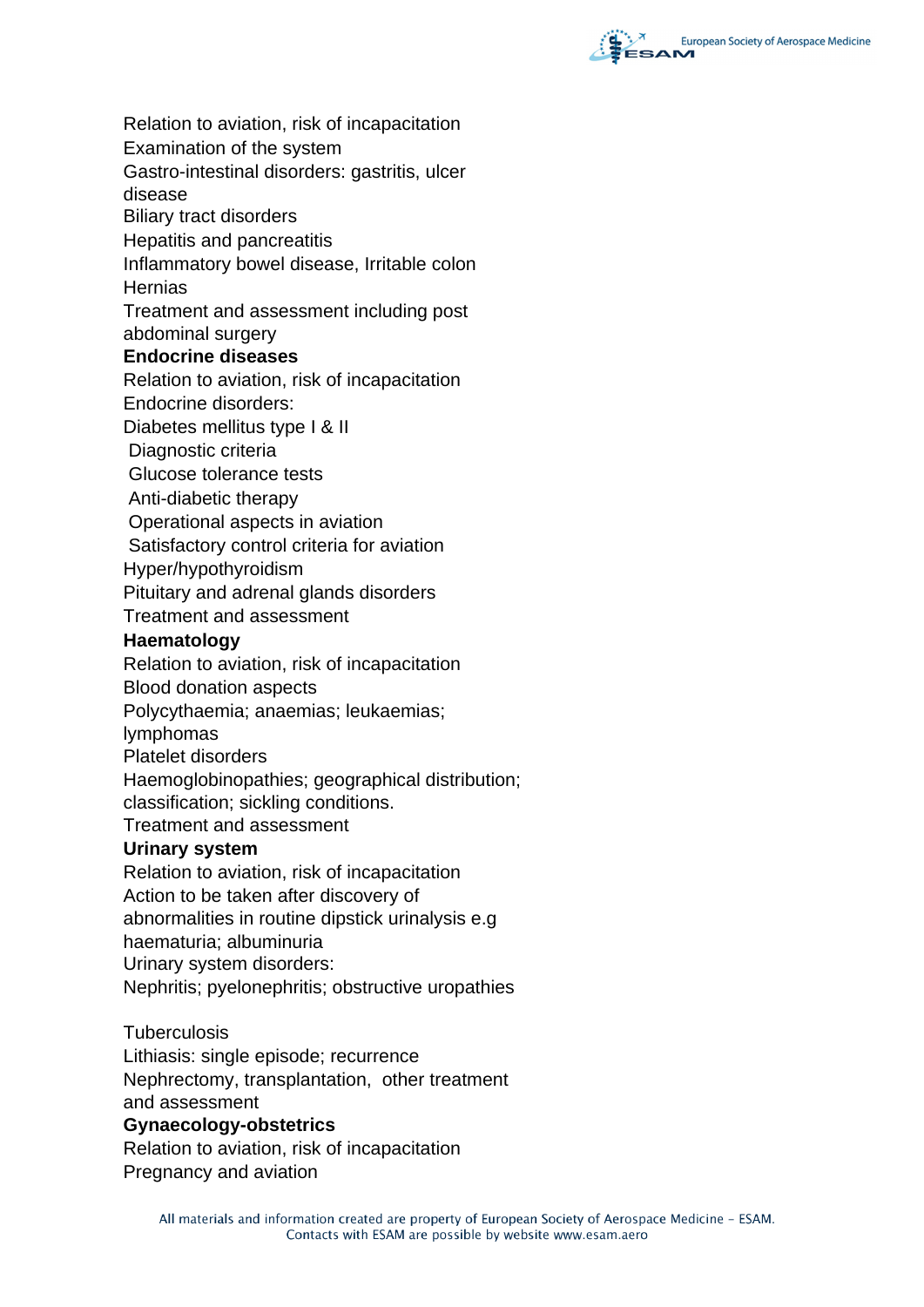

Disorders, treatment and assessment **Orthopaedic disorders** Muscularskeletal disorders, including: Vertebral column diseases Arthropathies and arthroprosthesis Disabled pilots Treatment of musculoskeletal system, assessment for flying.

### **Malignant Disease**

Relation to aviation, risk of metastasis and incapacitation Risk management and waiver decisions Different methods of treatment and assessment

## **8 Neurology** 3 hours

Relation to aviation, risk of incapacitation Examination procedures Neurological disorders: seizures – assessment of single episode; epilepsy; multiple sclerosis; head trauma; post-traumatic states; vascular diseases; tumours; disturbance of consciousness – assessment of single and repeated episodes Degenerative diseases Treatment and assessment

## **9 Psychiatry in Aviation 3 hours**

Relation to aviation, risk of incapacitation Psychiatric examination Psychiatric disorders: neurosis; personality disorders; psychosis; organic mental illness; Drugs, alcohol and substance abuse Treatment, rehabilitation and assessment

### **10 Psychology** 3 hours

Introduction to psychology in aviation as a supplement to neuropsychiatric assessment Methods of psychological examination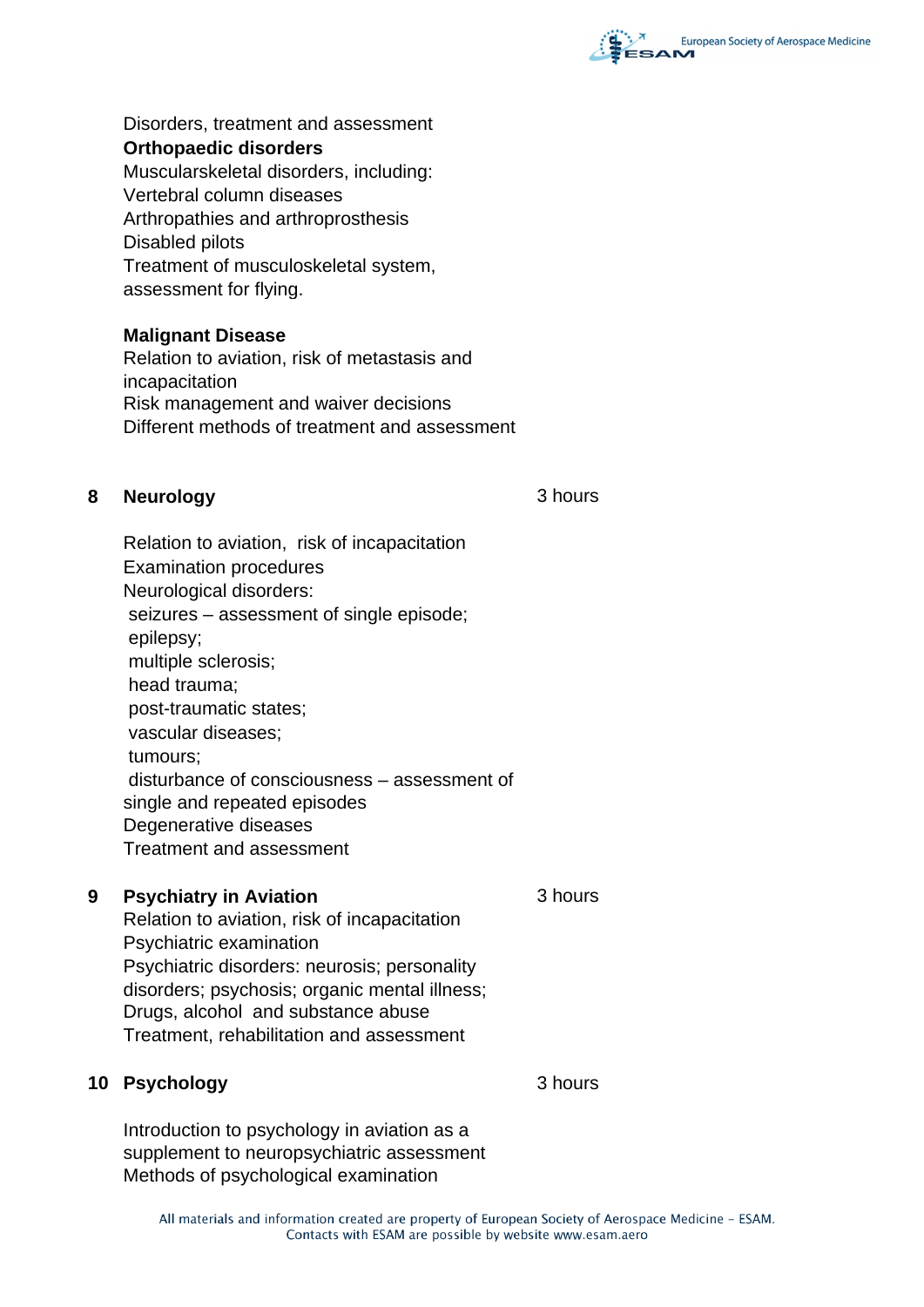

Behaviour and personality Workload management and situational awareness Flight motivation and suitability Group social factors Psychological stress, stress coping, fatigue Psychomotor functions and age Mental fitness and training

## **11 Incidents and accidents, Escape and Survival** 2 hours

Accident statistics Injuries Aviation pathology, postmortem examination, identification

Escape from aircraft in flight aircraft on fire aircraft in water by parachute

### **12 Medication and Flying 2 hours 2 hours**

Hazards of medications Common side effects; prescription medications; over-the-counter medications; herbal medications;'alternative' therapies Medication for sleep disturbance

### **13 Legislation, Rules and Regulations** 4 hours

ICAO Standards and Recommended Practices JAA provisions (Requirements, Appendices, AMCs and IEMs) Incapacitation: acceptable aeromedical risk of incapacitation; types of incapacitation; 'two communication' rule; operational aspects Basic principles in assessment of fitness for aviation Operational and environmental conditions Use of medical literature in assessing medical fitness; differences between scientific study populations and licensed populations Flexibility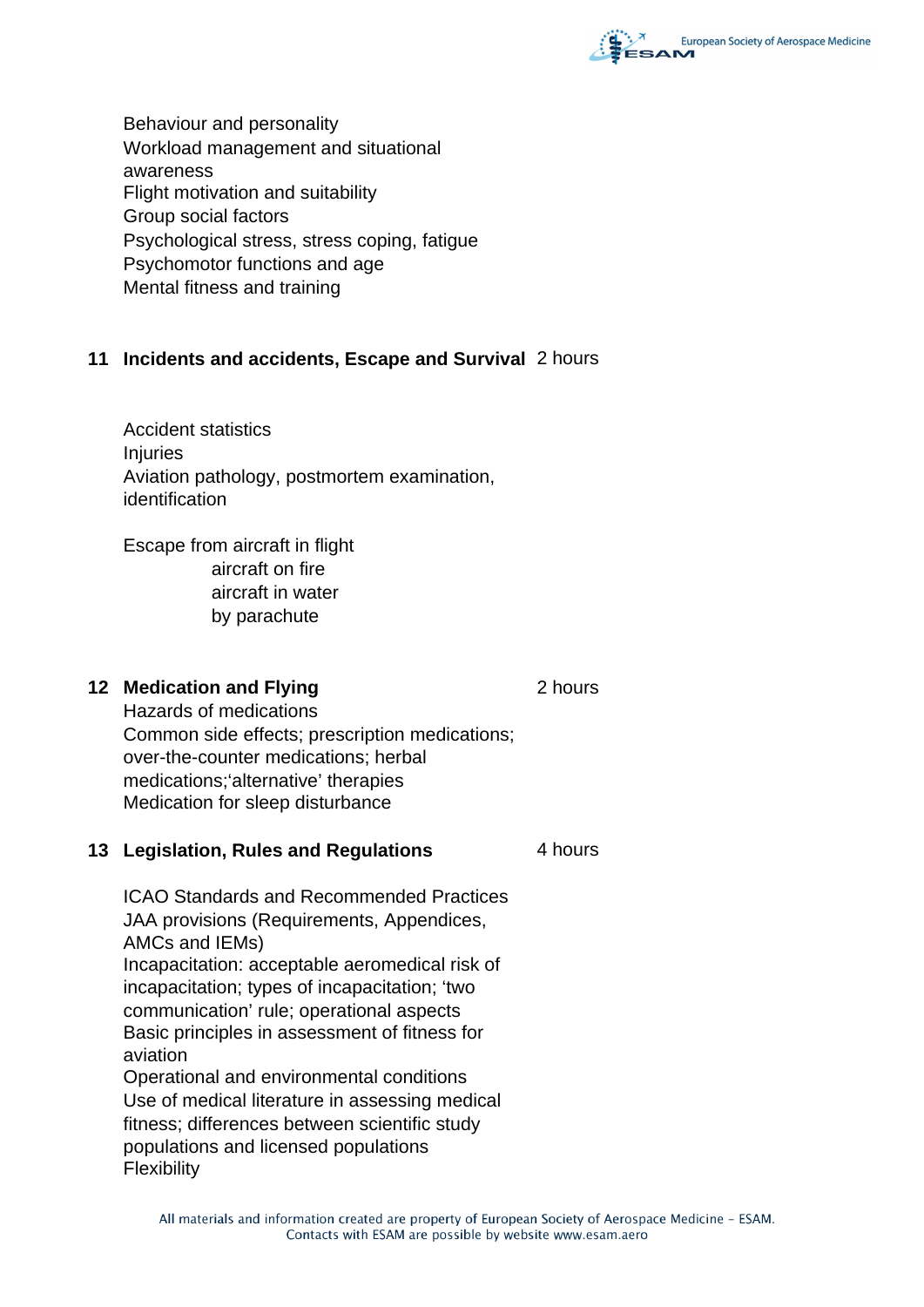

ICAO Annex 1, paragraph 1.2.4.8, Accredited Medical Conclusion; consideration of knowledge, skill and experience Trained versus untrained crews; incapacitation training Medical flight tests.

## **14 Practical demonstrations of basic aeronautical knowledge**

#### **15 Concluding items** 2 hours

Final examination De-briefing and critique

## **B ADVANCED TRAINING IN AVIATION MEDICINE**

#### **1 Pilot working environment** 6 hours

Commercial aircraft cockpit Business jet, commuter flights Military aviation: low level high speed flying high dynamic flight night vision devices (NVD) forward looking infrared (FLIR)

Professional airline operations Fixed wing and helicopter, aerial work Air traffic control Single-pilot/multi-crew

### **2 Aerospace physiology** 3 hours

8 hours

**60 hours**

Brief review of basics in physiology (hypoxia, rapid/slow decompression, hyperventilation, acceleration, ejection seat, spatial disorientation)

## **3 Ophthalmology including demonstration and**  4 hours **practical skills**

Brief review of basics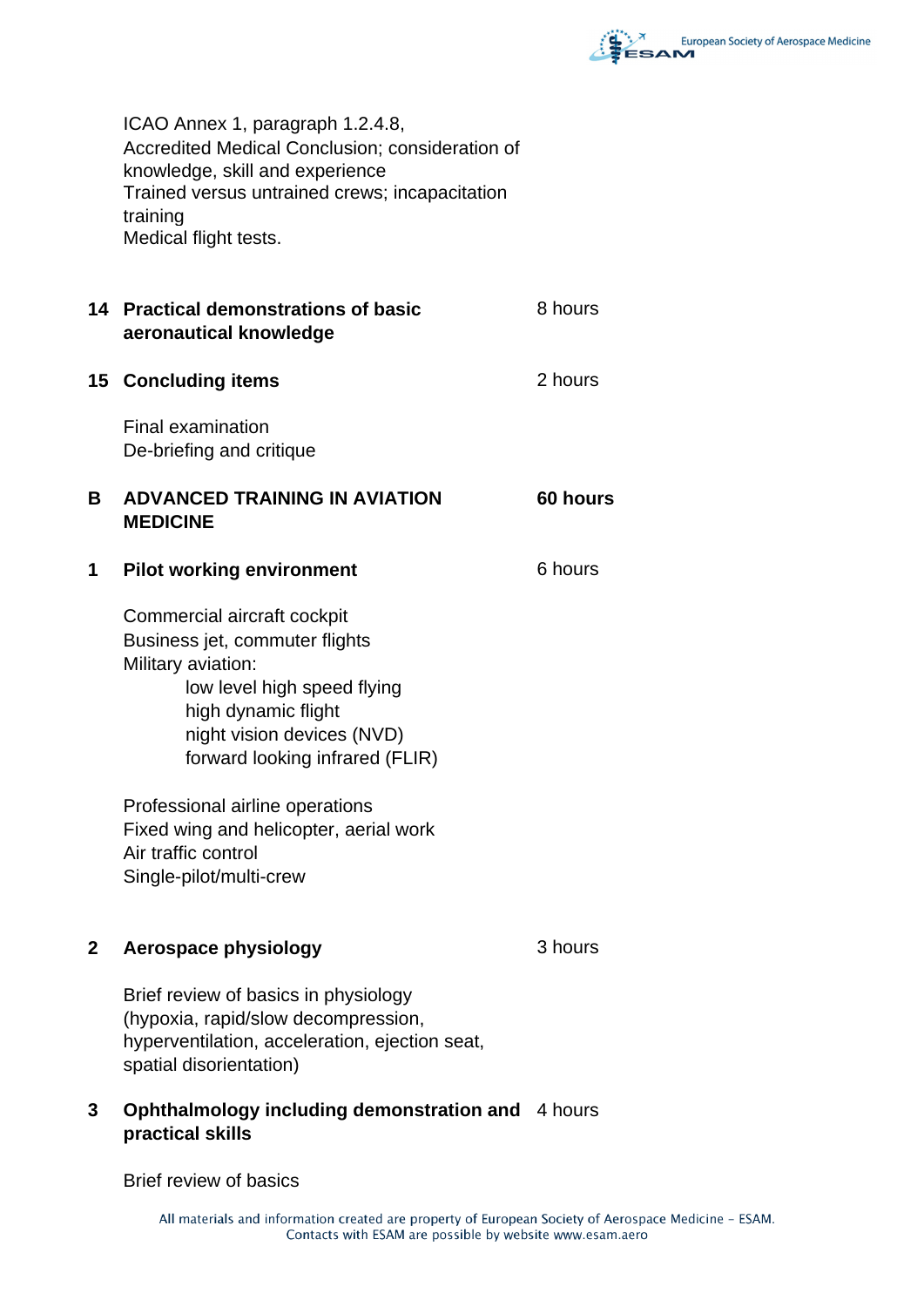

(visual acuity, refraction, colour vision, visual fields, night vision, stereopsis, monocularity... ) Class 1 visual requirements Implications of refractive and other eye surgery Case review

## **4 Otorhinolaryngology including demonstration**  4 hours **and practical skills**

Brief review of basics (barotrauma -ears and sinuses, functional hearing tests..) Noise and its prevention Vibration, kinetosis Class 1 hearing requirements Case review

## **5 Dentistry** 2 hours Oral examination including dental formula Oral cavity, dental disorders and treatment, including implants, fillings, prosthesis etc. Barodontalgia Class 1 requirements Case review

**6 Cardiology including demonstration and practical skills**  3 hours

Cardiological examination and review of basics

Class 1 requirements Diagnostic steps in cardiology Clinical cases

#### **7 General Medicine including demonstration and practical skills**  5 hours

Complete physical examination Review of basics with relationship to commercial flight operations Class 1 requirements Clinical cases

## **8 Neurology/Psychiatry including demonstration and practical skills**

4 hours

Brief review of basics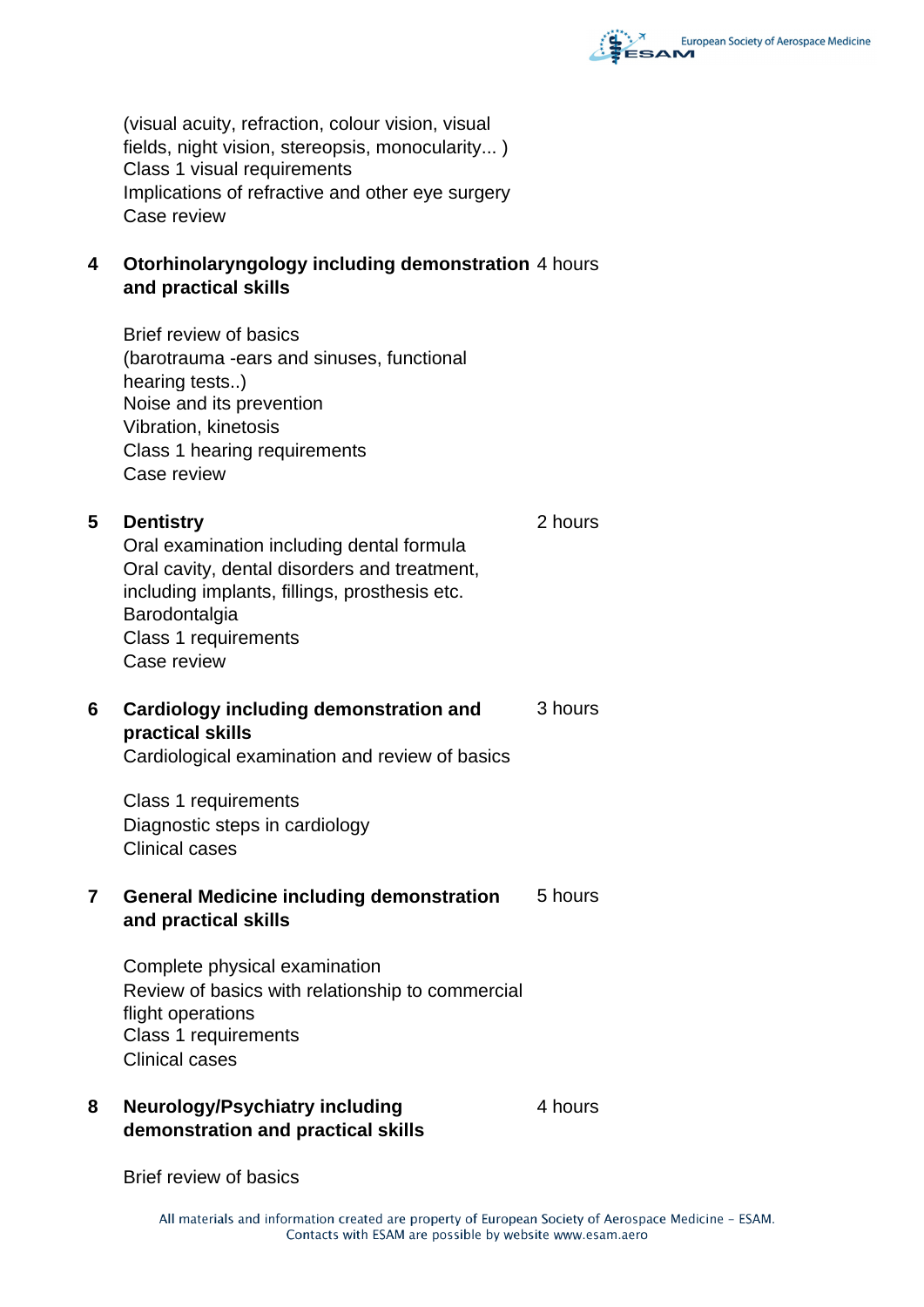

(neurological and psychiatric examination) Drugs and alcohol Class 1 requirements Case review

## **9 Human Factors in aviation including 8 hours**  19 hours **demonstration and practical experience**

a. Long haul flight operations flight time limitations sleep disturbance extended/expanded crew jet lag/time zones

b. Human information processing and system design

 FMS, PFD, datalink. fly by wire adaptation to the glass cockpit CCC, CRM, LOFT etc. practical simulator training ergonomics

c. Crew commonality: flying under the same type rating e.g. B737-300, -400, -500

d. Human factors in aircraft incidents and accidents

e. Flight safety strategies in commercial aviation

f. Fear and refusal of flying

g. Psychological selection criteria

h. Operational requirements (flight time limitation,

exposure to radiation etc.)

**10 Incidents and accidents, Escape and Survival** 2 hours

Accident statistics Types of injuries Aviation pathology, postmortem examination specific related to aircraft accidents, identification

Rescue and emergency evacuation

### **11 Hygiene** 2 hours

Aircraft and transmission of diseases Hygiene aboard aircraft: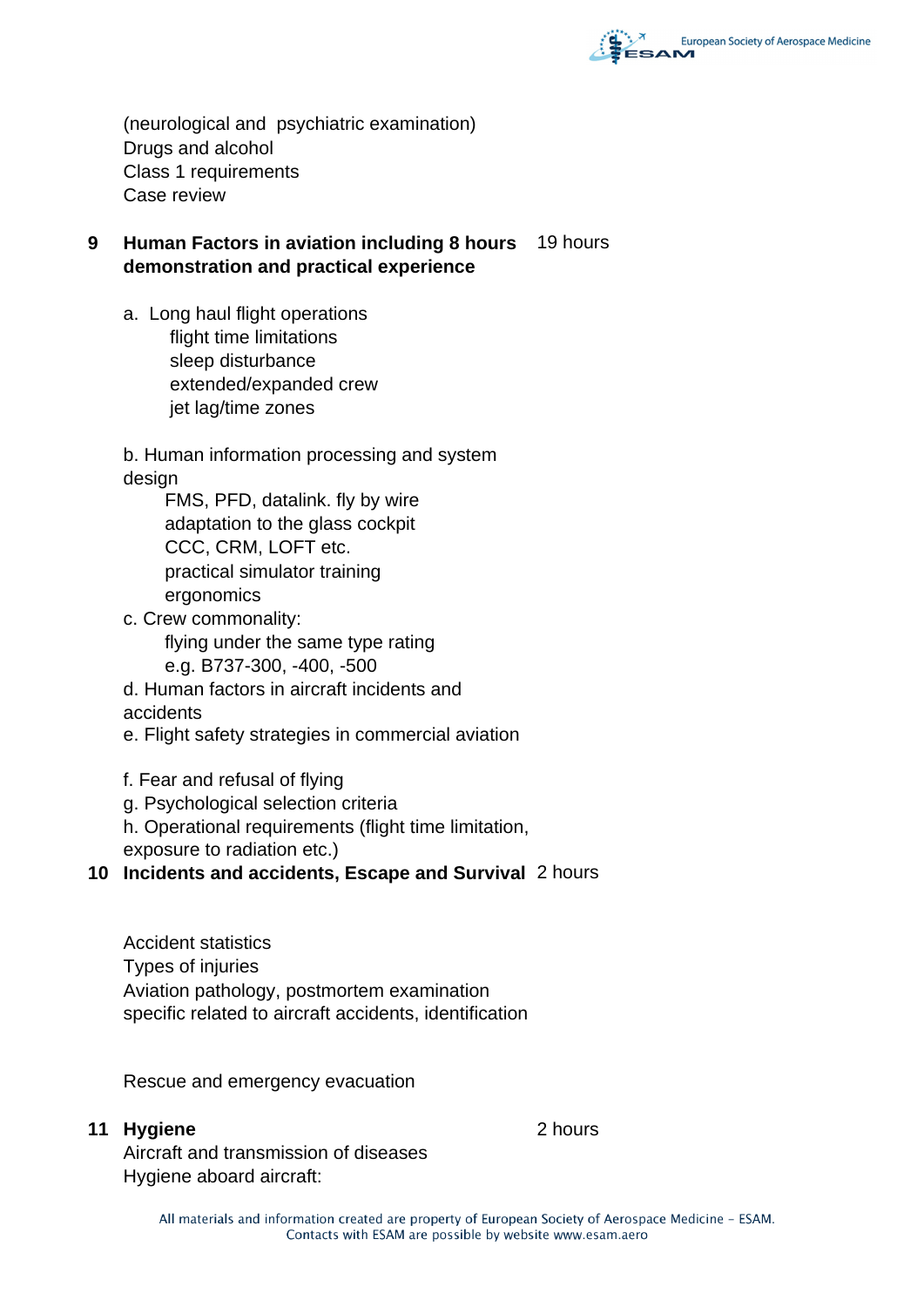

water supply, oxygen supply, disposal of waste, cleaning, disinfection and disinsection **Catering** Crew nutrition

### **12 Tropical medicine 12 Tropical medicine**

Endemicity of tropical disease Infections diseases (communicable diseases, sexual transmitted diseases, HIV etc.) Vaccination of flight crew and passengers Diseases transmitted by vectors Food and water-borne diseases Parasitic diseases. International health regulations Personal hygiene of aviation personnel **13 Cabin crew working conditions** 2 hours Cabin environment, workload, duty and rest time General health conditions **14 Space medicine** 1 hour Microgravity and metabolism, life sciences **15 Concluding items** 2 hours Final examination De-briefing and critique **C REFRESHER TRAINING IN AVIATION MEDICINE 20 hours Refresher course supervised by the NAA (minimum 6 hours)** Including updates in clinical aviation medicine, regulation etc. **Agreed accreditation times for training:** Attendance at International Academy of Aviation Hours of the and Space Medicine Annual Congresses scientific presentations Attendance at Aerospace Medical Association Annual Scientific Meetings Hours of the scientific presentations